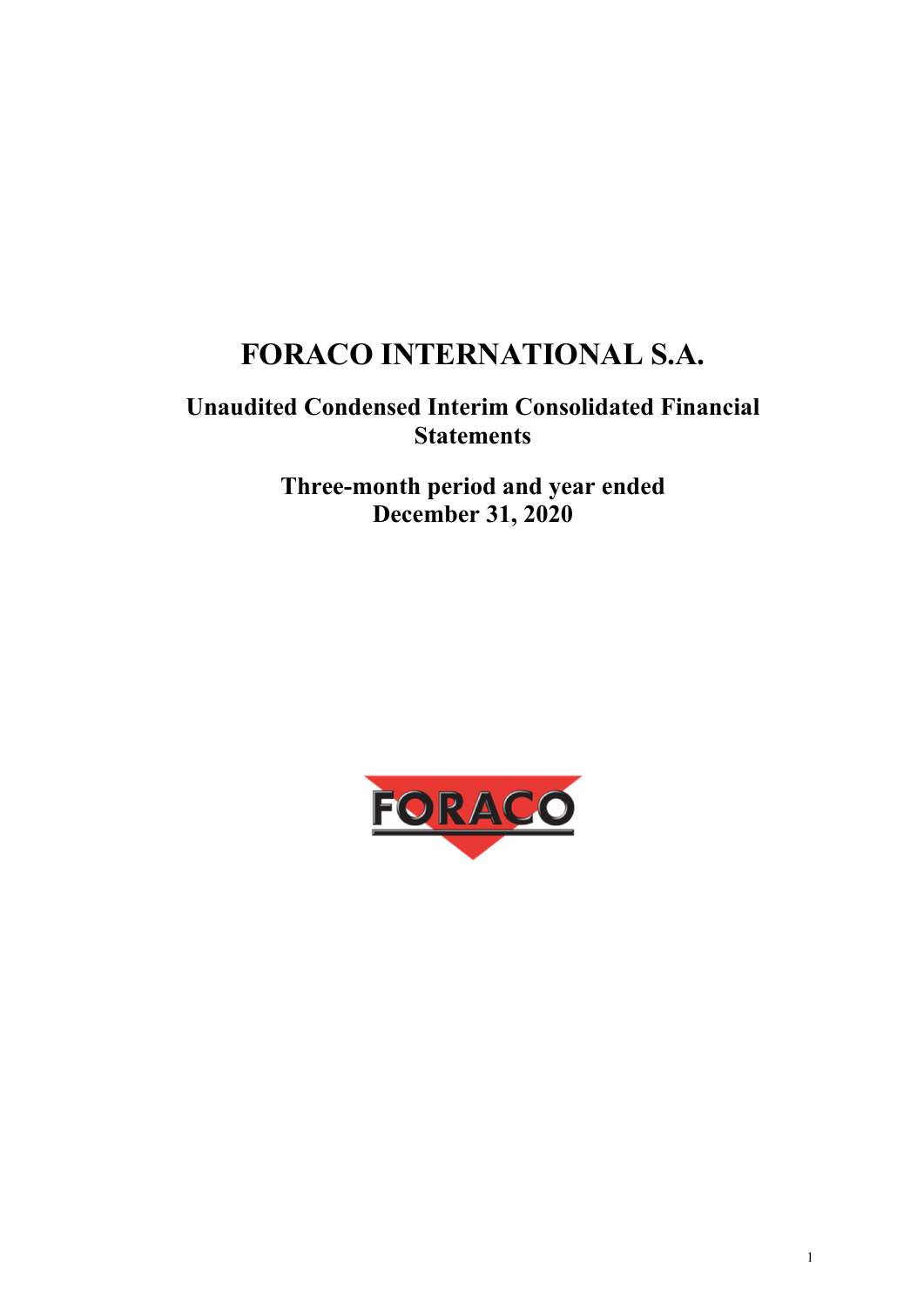**Unaudited condensed interim consolidated financial statements as of December 31, 2020** 

# **Table of Contents**

|     | Unaudited condensed interim consolidated balance sheet - Assets                       | 3              |  |  |  |  |
|-----|---------------------------------------------------------------------------------------|----------------|--|--|--|--|
|     | Unaudited condensed interim consolidated balance sheet – Equity and Liabilities       | $\overline{4}$ |  |  |  |  |
|     | Unaudited condensed interim consolidated income statement                             | 5              |  |  |  |  |
|     | Unaudited condensed interim consolidated statement of changes in equity<br>6          |                |  |  |  |  |
|     | Selected notes to the unaudited condensed interim consolidated financial statements 8 |                |  |  |  |  |
| 1.  | Basis of preparation                                                                  | 8              |  |  |  |  |
| 2.  | Selected notes on critical accounting policies and new accounting pronouncements      | 8              |  |  |  |  |
|     | 3. Financial risk management                                                          | 10             |  |  |  |  |
| 4.  | Segment information                                                                   | 10             |  |  |  |  |
|     | 5. Property, plant and equipment                                                      | 12             |  |  |  |  |
| 6.  | Goodwill                                                                              | 12             |  |  |  |  |
| 7.  | Inventories                                                                           | 13             |  |  |  |  |
|     | 8. Financial debt and lease obligations                                               | 13             |  |  |  |  |
| 9.  | Provisions                                                                            | 14             |  |  |  |  |
| 10. | Share capital                                                                         | 14             |  |  |  |  |
| 11. | Expenses by nature                                                                    | 15             |  |  |  |  |
| 12. | Income tax expense                                                                    | 15             |  |  |  |  |
| 13. | Commitments and contingencies                                                         | 15             |  |  |  |  |
| 14. | Related-party transactions                                                            | 16             |  |  |  |  |
| 15. | Earnings per share calculation                                                        | 16             |  |  |  |  |
| 16. | Post balance sheet events                                                             | 16             |  |  |  |  |
|     |                                                                                       |                |  |  |  |  |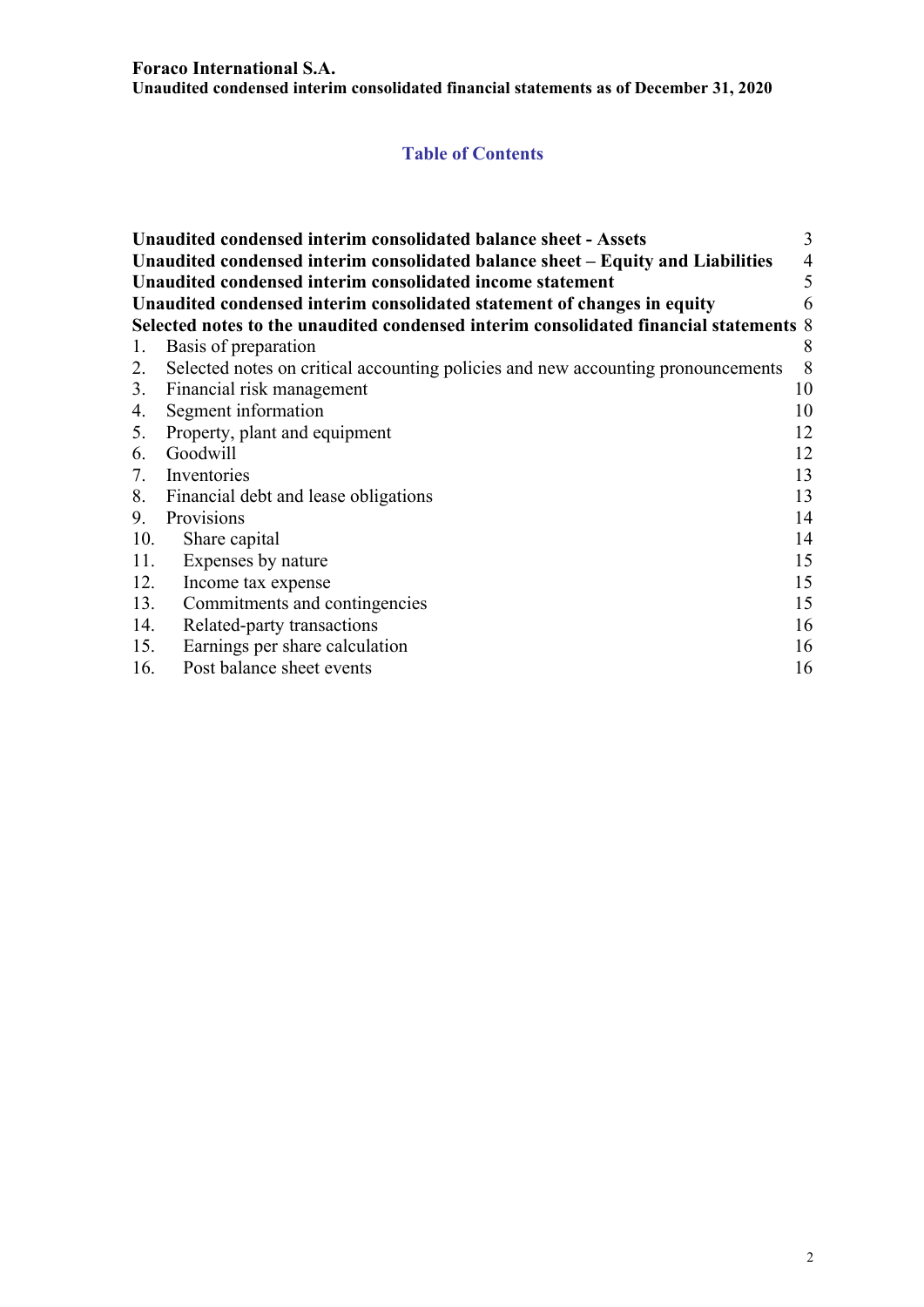# **Unaudited condensed interim consolidated balance sheet - Assets**

| in thousands of US\$          | <b>Note</b> | December 31,<br>2020 | December 31,<br>2019 |
|-------------------------------|-------------|----------------------|----------------------|
| <b>ASSETS</b>                 |             |                      |                      |
| <b>Non-current assets</b>     |             |                      |                      |
| Property, plant and equipment | (5)         | 36,090               | 35,197               |
| Goodwill                      | (6)         | 69,482               | 75,936               |
| Deferred income tax assets    |             | 29,846               | 27,677               |
| Other non-current assets      |             | 906                  | 1,147                |
|                               |             | 136,324              | 139,957              |
| <b>Current assets</b>         |             |                      |                      |
| Inventories, net              | (7)         | 31,387               | 32,873               |
| Trade receivables, net        |             | 29,357               | 31,189               |
| Other current assets          |             | 9,737                | 10,270               |
| Cash and cash equivalents     |             | 20,960               | 16,053               |
|                               |             | 91,441               | 90,385               |
| <b>Total assets</b>           |             | 227,765              | 230,342              |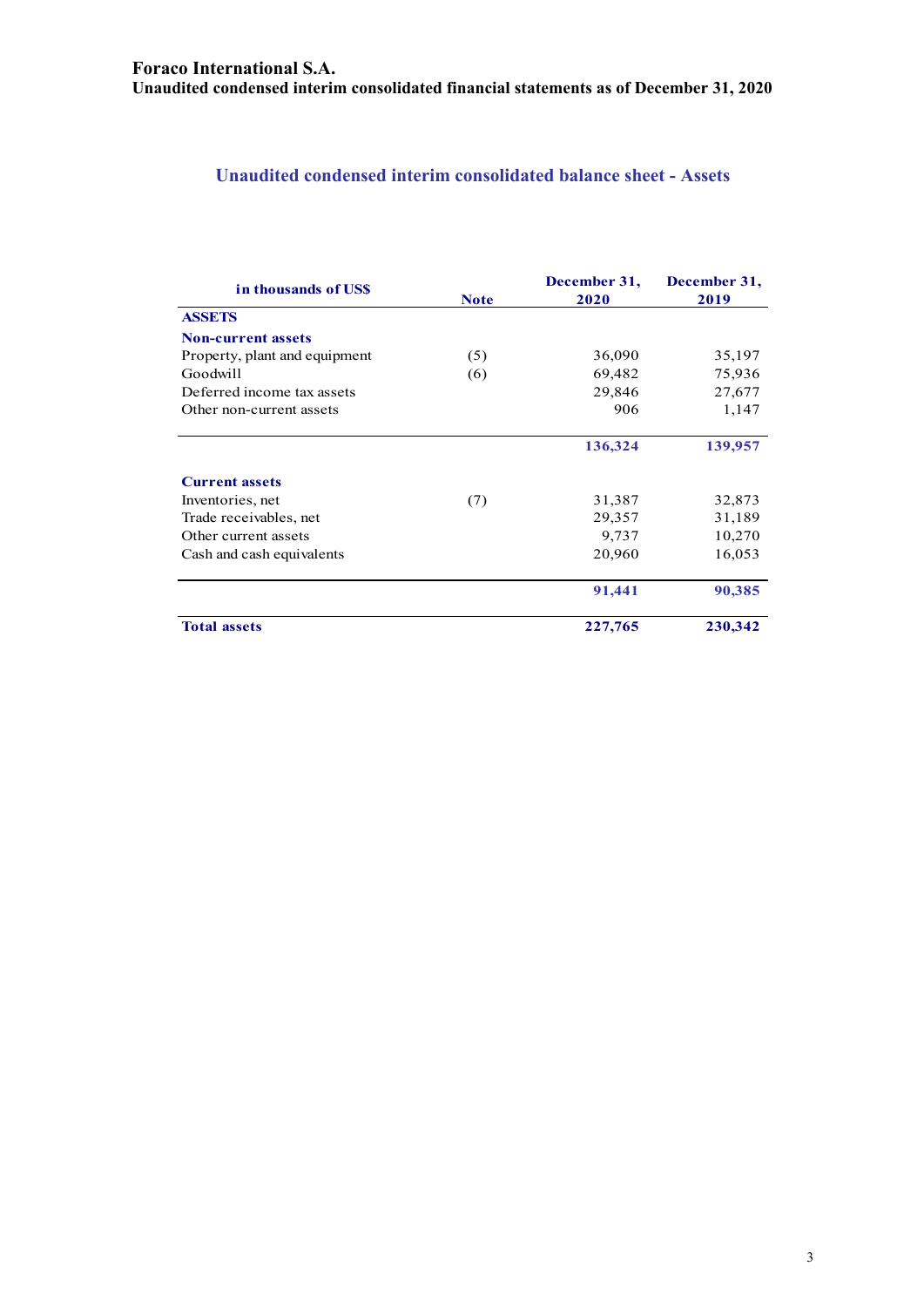# **Unaudited condensed interim consolidated balance sheet – Equity and Liabilities**

| in thousands of US\$                                              | <b>Note</b> | 2020       | December 31, December 31,<br>2019 |
|-------------------------------------------------------------------|-------------|------------|-----------------------------------|
| <b>EQUITY</b>                                                     |             |            |                                   |
| Capital and reserves attributable to the Company's equity holders |             |            |                                   |
| Share capital                                                     |             | 1,772      | 1,772                             |
| Share premium and retained earnings                               |             | 155,794    | 151,559                           |
| Other reserves                                                    |             | (144, 640) | (122, 335)                        |
|                                                                   |             | 12,926     | 30,996                            |
| Non-controlling interests                                         |             | 4,876      | 5,682                             |
| <b>Total equity</b>                                               |             | 17,802     | 36,678                            |
| <b>LIABILITIES</b>                                                |             |            |                                   |
| <b>Non-current liabilities</b>                                    |             |            |                                   |
| Borrowings - Non-current portion of long term debt                | (8)         | 153,993    | 133,961                           |
| Lease obligations - Non current portion                           | (8)         | 3,915      | 2,910                             |
| Deferred income tax liabilities                                   |             | 3,570      | 3,457                             |
| Provisions for other liabilities and charges                      | (9)         | 517        | 405                               |
| <b>Current liabilities</b>                                        |             |            |                                   |
| Trade payables                                                    |             | 17,711     | 20,301                            |
| Other payables                                                    |             | 23,086     | 19,012                            |
| Current income tax liabilities                                    |             | 2,319      | 1,084                             |
| Borrowings - Current portion of long term debt                    | (8)         | 1,837      | 2,817                             |
| Borrowings - Current portion of drawn credit lines                | (8)         | 1,299      | 8,149                             |
| Lease obligations - Current portion                               | (8)         | 1,568      | 1,241                             |
| Provisions for other liabilities and charges                      | (9)         | 149        | 328                               |
| <b>Total liabilities</b>                                          |             | 209,964    | 193,665                           |
| <b>Total equity and liabilities</b>                               |             | 227,765    | 230,342                           |
| Net debt excluding operating lease obligations under IFRS 16      |             | 136,169    | 128,874                           |

*Net debt excluding operating lease obligations is a non IFRS measure and corresponds to the current and non-current portion of borrowings, net of cash and cash equivalents*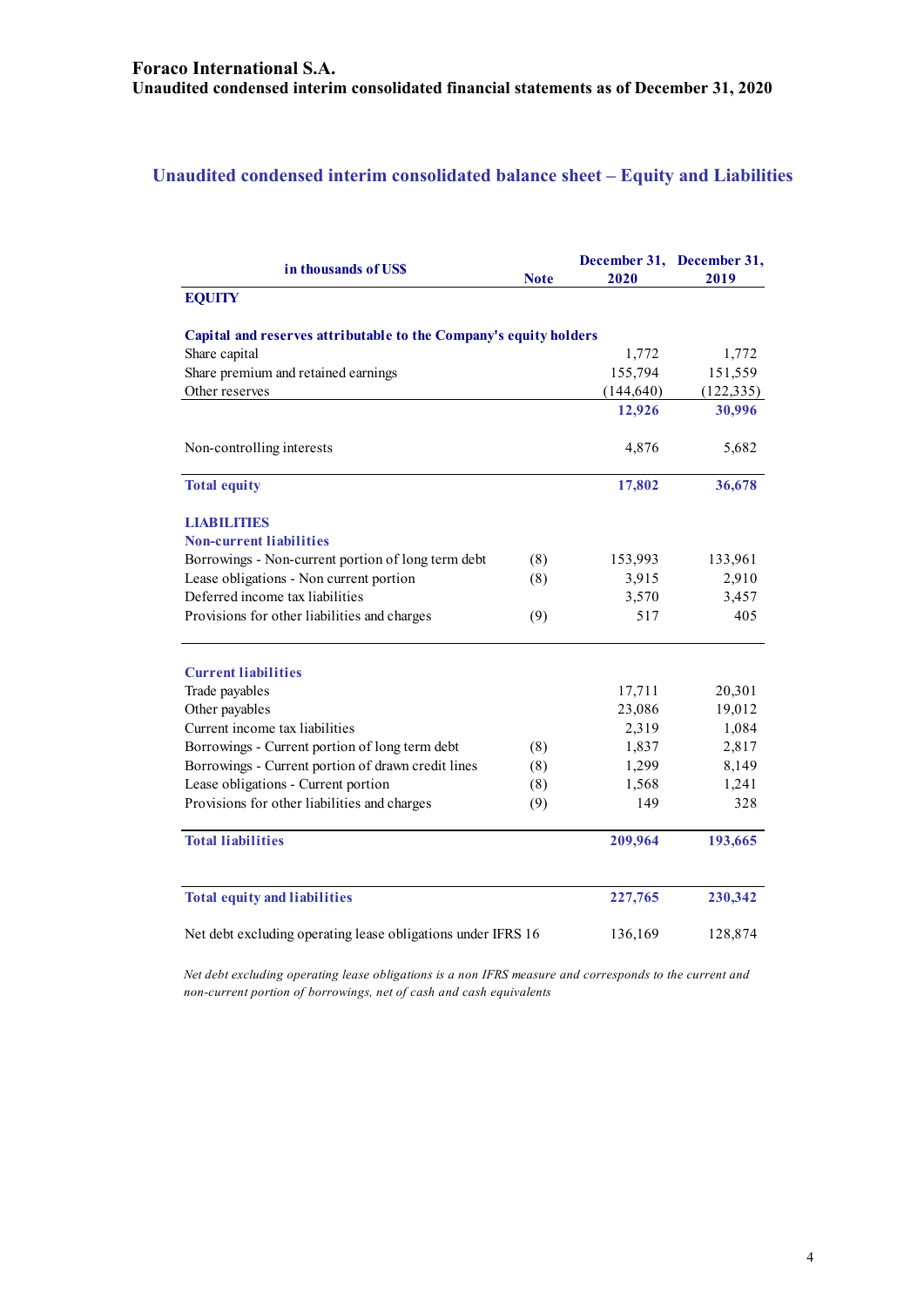# **Unaudited condensed interim consolidated income statement**

| In thousands of US\$                                                                                                                    |             | Three-month period ended<br>December 31, |           | <b>Year ended</b><br>December 31, |            |
|-----------------------------------------------------------------------------------------------------------------------------------------|-------------|------------------------------------------|-----------|-----------------------------------|------------|
|                                                                                                                                         | <b>Note</b> | 2020                                     | 2019      | 2020                              | 2019       |
| Revenue                                                                                                                                 | (4)         | 54,177                                   | 48,379    | 207,122                           | 205,444    |
| Cost of sales                                                                                                                           | (11)        | (45,214)                                 | (39, 459) | (168, 897)                        | (173, 344) |
| Gross profit                                                                                                                            |             | 8,963                                    | 8,920     | 38,225                            | 32,100     |
| Selling, general and administrative expenses<br>Other operating income / (expense), net                                                 | (11)        | (5,586)                                  | (5,336)   | (21,040)                          | (21, 149)  |
| <b>Operating profit</b> / (loss)                                                                                                        |             | 3,377                                    | 3,584     | 17,185                            | 10,951     |
| Finance costs                                                                                                                           |             | (2,217)                                  | (2,128)   | (8,663)                           | (8, 454)   |
| Profit / (loss) before income tax                                                                                                       |             | 1,160                                    | 1,456     | 8,522                             | 2,497      |
| Income $\text{tax}$ (expense) / profit                                                                                                  | (12)        | 900                                      | 813       | (1,003)                           | 135        |
| Profit / (loss) for the period                                                                                                          |             | 2,060                                    | 2,269     | 7,519                             | 2,632      |
| Attributable to:                                                                                                                        |             |                                          |           |                                   |            |
| Equity holders of the Company                                                                                                           |             | 1,604                                    | 2,756     | 4,236                             | 1,085      |
| Non-controlling interests                                                                                                               |             | 456                                      | (487)     | 3,283                             | 1,547      |
| Earnings per share for profit attributable to the equity holders of the Company<br>during the period (expressed in US cents per share): |             |                                          |           |                                   |            |
| - basic                                                                                                                                 | (15)        | 1.79                                     | 3.07      | 4.72                              | 1.21       |
| - diluted                                                                                                                               | (15)        | 1.74                                     | 2.99      | 4.61                              | 1.18       |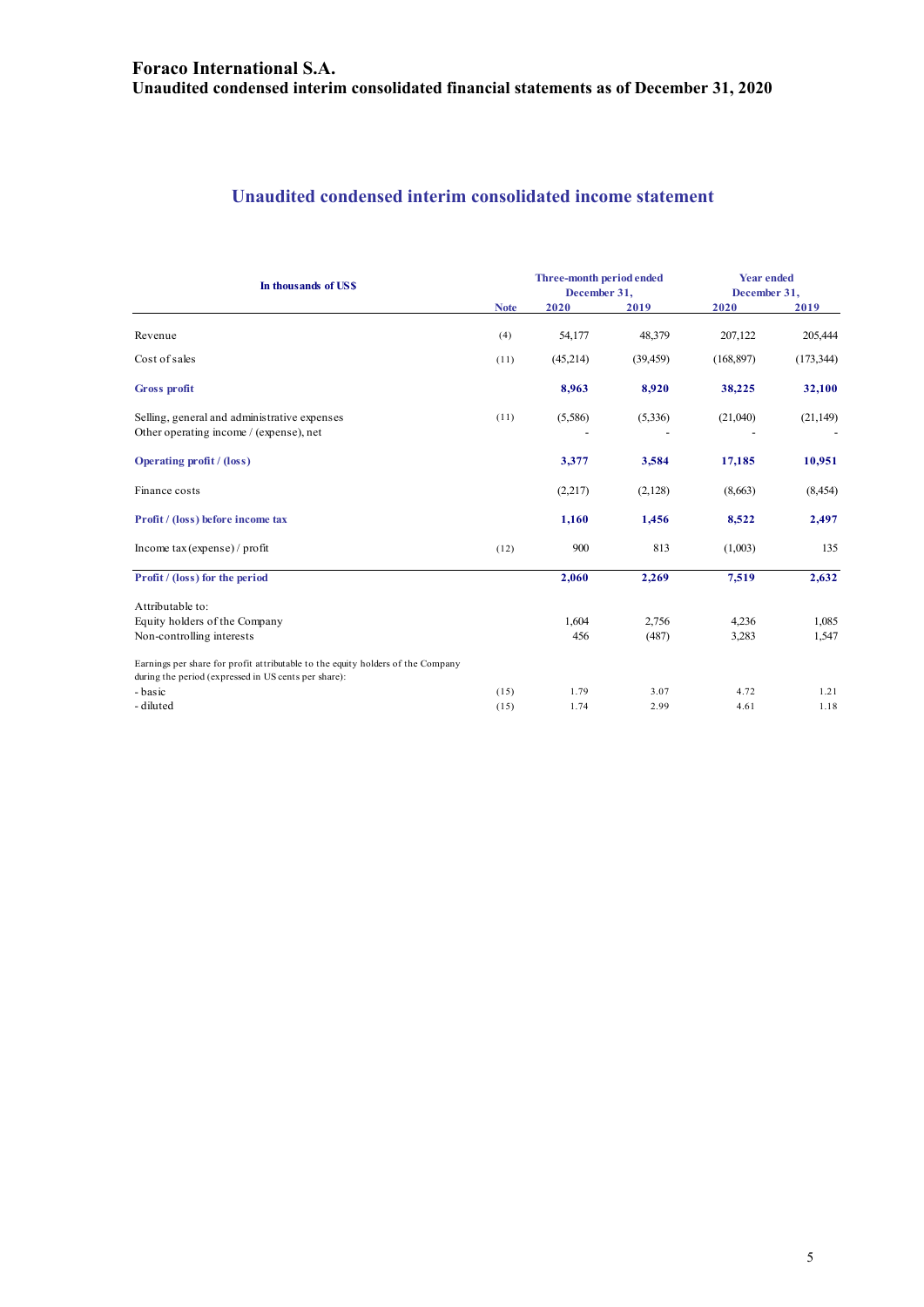# **Unaudited condensed interim consolidated statement of changes in equity**

|                                            | <b>Attributable to equity holders of the Company</b> |                                                                      |                          |              | Non-                     | <b>Total</b>  |
|--------------------------------------------|------------------------------------------------------|----------------------------------------------------------------------|--------------------------|--------------|--------------------------|---------------|
| in thousands of USS                        | <b>Share</b><br>Capital                              | <b>Share</b><br>Premium<br>and<br><b>Retained</b><br><b>Earnings</b> | Other<br><b>Reserves</b> | <b>Total</b> | controlling<br>interests | <b>Equity</b> |
| <b>Balance at January 1, 2019</b>          | 1,772                                                | 150,474                                                              | (114, 478)               | 37,768       | 3,026                    | 40,794        |
| Profit $/$ (loss) for the period           |                                                      | 1,085                                                                |                          | 1,085        | 1,547                    | 2,632         |
| Currency translation differences           |                                                      |                                                                      | (8,017)                  | (8,017)      | 964                      | (7,053)       |
| Employee share-based compensation          |                                                      |                                                                      | 180                      | 180          |                          | 180           |
| Exercise of share-based compensation       |                                                      |                                                                      |                          |              | 1,192                    | 1,192         |
| Treasury shares purchased (see Note 10)    |                                                      |                                                                      | (19)                     | (19)         |                          | (19)          |
| Dividend paid to non controlling interests |                                                      |                                                                      |                          |              | (1,046)                  | (1,046)       |
| <b>Balance at December 31, 2019</b>        | 1,772                                                | 151,558                                                              | (122, 335)               | 30,996       | 5,682                    | 36,678        |
| <b>Balance at January 1, 2020</b>          | 1,772                                                | 151,558                                                              | (122, 335)               | 30,996       | 5,682                    | 36,678        |
| Profit $/$ (loss) for the period           |                                                      | 4,236                                                                |                          | 4,236        | 3,283                    | 7,519         |
| Currency translation differences           |                                                      |                                                                      | (22, 337)                | (22, 337)    | (1, 554)                 | (23,891)      |
| Employee share-based compensation          |                                                      |                                                                      | 195                      | 195          |                          | 195           |
| Treasury shares purchased (see Note 10)    |                                                      |                                                                      | (163)                    | (163)        |                          | (163)         |
| Dividend paid to non controlling interests |                                                      |                                                                      |                          |              | (2, 536)                 | (2, 536)      |
| <b>Balance at December 31, 2020</b>        | 1,772                                                | 155,794                                                              | (144, 640)               | 12,927       | 4,875                    | 17,802        |

# **Unaudited statement of comprehensive income**

| in thousands of US\$                    | December 31,<br>2020 | December 31,<br>2019 |  |
|-----------------------------------------|----------------------|----------------------|--|
| Net profit $/$ (loss) for the period    | 7,519                | 2,632                |  |
| Currency translation differences        | (23,891)             | (7,054)              |  |
| Total comprehensive loss for the period | (16,372)             | (4, 422)             |  |
| Attributable to:                        |                      |                      |  |
| Equity holders of the Company           | (18, 101)            | (6, 932)             |  |
| Non-controlling interests               | 1,729                | 2,511                |  |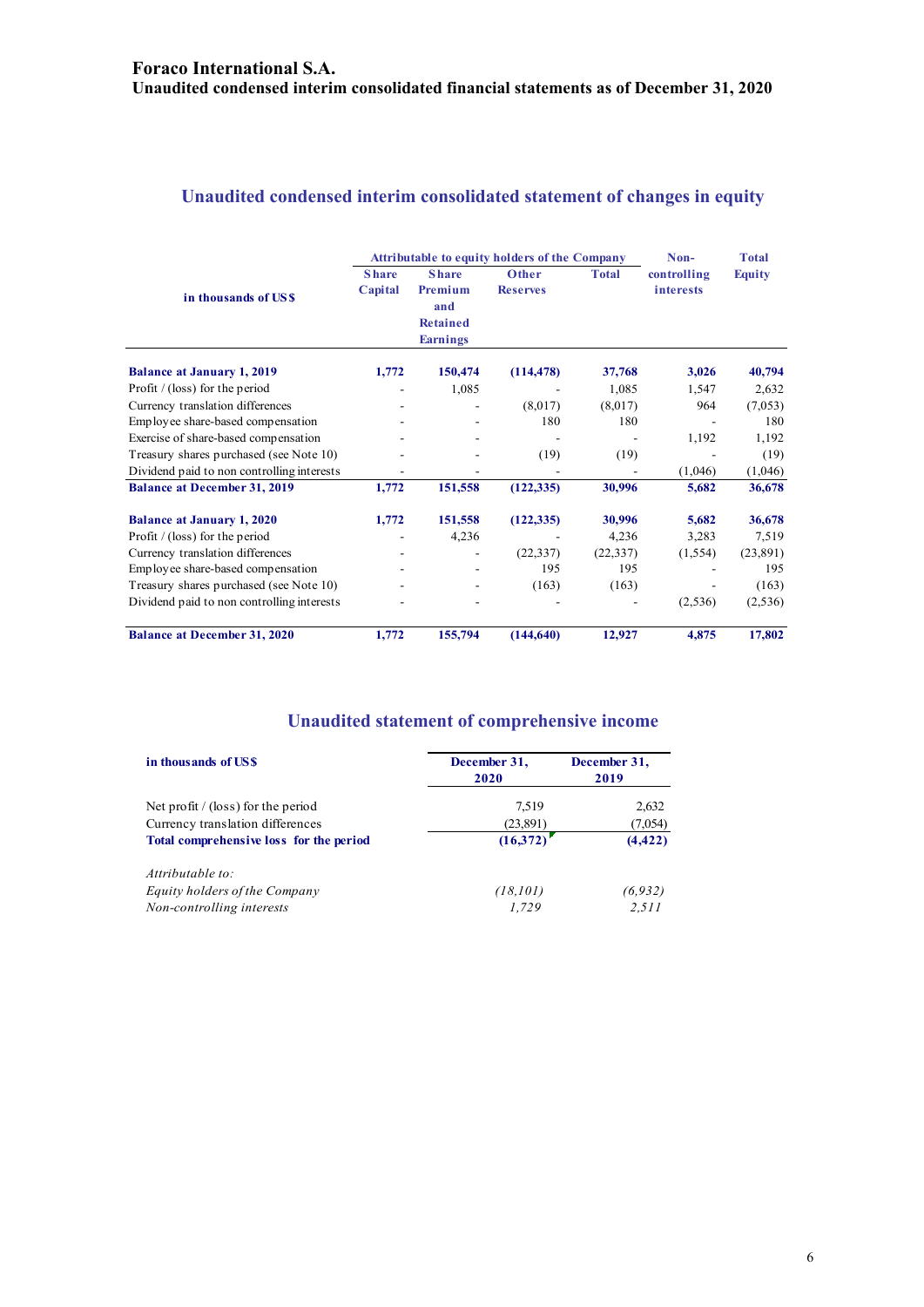# **Unaudited condensed interim consolidated cash flow statement**

| in thousands of US\$                                        | <b>Year ended December 31,</b> |           |  |
|-------------------------------------------------------------|--------------------------------|-----------|--|
|                                                             | 2020                           | 2019      |  |
| Profit / (loss) for the period                              | 7,519                          | 2,632     |  |
| Adjustments for:                                            |                                |           |  |
| - Depreciation, amortization and impairment (see Note 11)   | 16,673                         | 18,119    |  |
| - Non-cash changes in provisions and considerations payable |                                |           |  |
| - (Gain) / loss on sale and disposal of assets              |                                |           |  |
| - Share-based compensation expenses (see Note 11)           | 195                            | 180       |  |
| - Income tax expenses / (profit) (see Note 12)              | 1,003                          | (135)     |  |
| - Finance costs, net                                        | 8,663                          | 8,455     |  |
| Cash generated from operations before changes in operating  |                                |           |  |
| assets and liabilities                                      | 34,054                         | 29,251    |  |
| Changes in operating assets and liabilities:                |                                |           |  |
| - Inventories                                               | 1,215                          | 55        |  |
| - Trade accounts receivable and other receivables           | 2,520                          | 2,071     |  |
| - Trade accounts payable and other payables                 | (386)                          | (2,763)   |  |
| Cash generated from / (used in) operations                  | 37,403                         | 28,614    |  |
| - Interest paid, net                                        | (2,904)                        | (3,364)   |  |
| - Income tax paid                                           | (3,982)                        | (4,696)   |  |
| Net cash flow from / (used in) operating activities         | 30,517                         | 20,554    |  |
| Purchase of property, plant and equipment (*)               | (13,320)                       | (12, 533) |  |
| Net cash generated from / (used in) investing activities    | (13,320)                       | (12, 533) |  |
| Proceeds from issuance of borrowings, net of issuance costs | 1,565                          | 938       |  |
| Proceeds from issuance of bonds, net of issuance costs      |                                |           |  |
| Repayments of borrowings                                    | (2,107)                        | (2,629)   |  |
| Repayments of lease obligations                             | (1, 478)                       | (864)     |  |
| Proceeds from / (repayment of) short term credit facilities | (7,219)                        | 1,394     |  |
| Acquisition of treasury shares (see Note 10)                | (163)                          | (19)      |  |
| Dividends paid to non-controlling interests                 | (2,536)                        | (1,046)   |  |
| Net cash generated from / (used in) financing activities    | (11,938)                       | (2,226)   |  |
|                                                             |                                |           |  |
| Exchange differences on cash and cash equivalents           | (354)                          | (830)     |  |
| Net increase / (decrease) in cash and cash equivalents      | 4,905                          | 4,965     |  |
| Cash and cash equivalents at beginning of the period        | 16,052                         | 11,089    |  |
| Cash and cash equivalents at end of the period              | 20,960                         | 16,054    |  |
| (*) Excluding acquisition financed through leases           | None                           | None      |  |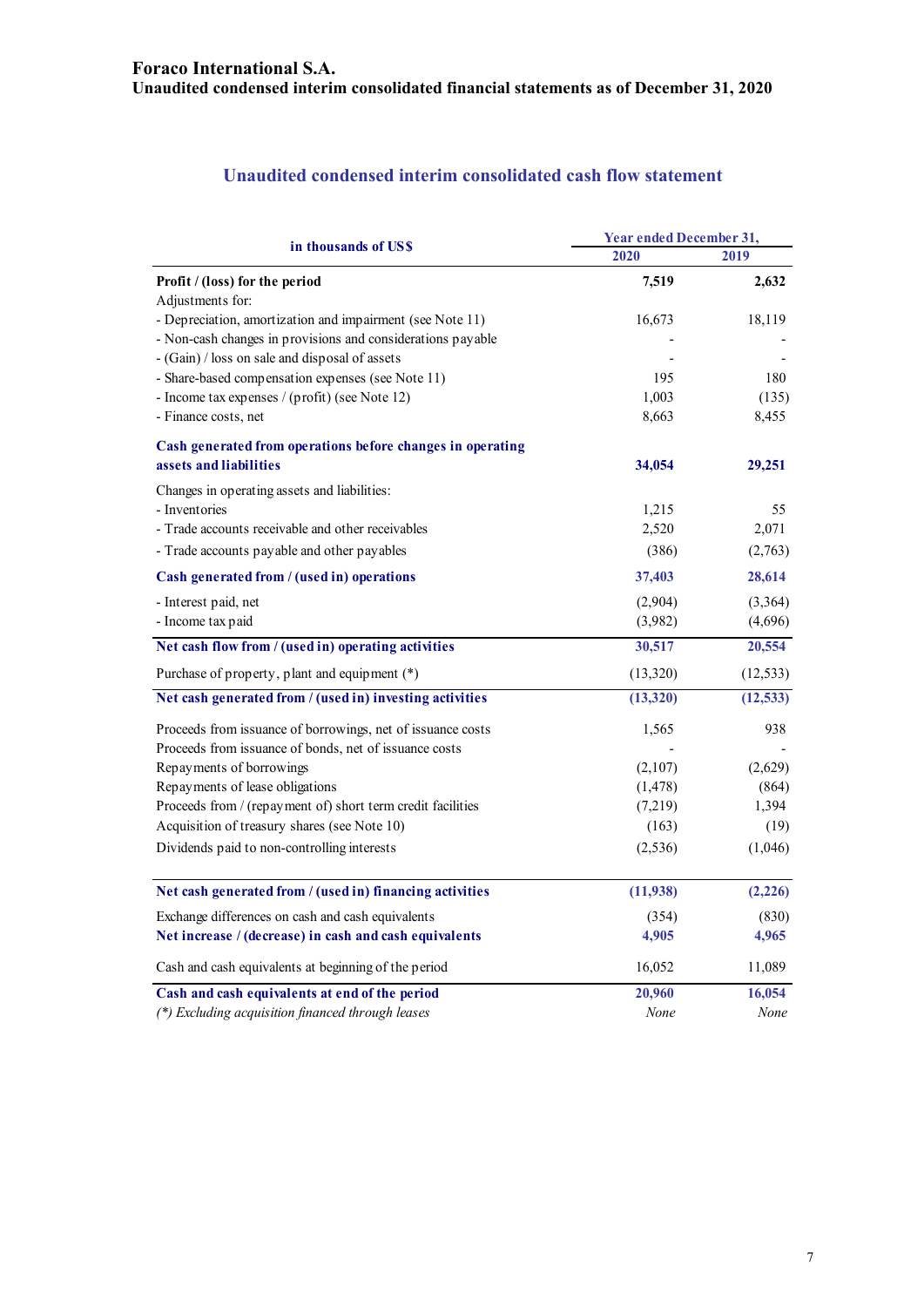**Selected notes to the unaudited condensed interim consolidated financial statements** 

# **1. Basis of preparation**

These unaudited condensed interim financial statements have been prepared in accordance with IAS 34, Interim Financial Reporting. All material intercompany balances have been eliminated. Because all the disclosures required by IFRS are not included, these interim statements should be read in conjunction with the audited financial statements of Foraco International S.A. and its subsidiaries ("Foraco" or the "Company") for the year ended December 31, 2019.

Except when otherwise stated, all amounts are presented in thousands of US\$, which is the presentation currency of the Company.

# **2. Selected notes on critical accounting policies and new accounting pronouncements**

# **2.1. Accounting policies**

The accounting policies have been consistently applied with those of the annual financial statements for the year ended December 31, 2019 except for the following: during the year, the income tax expense is recognized based on Management's best estimate of the average annual income tax rate expected for the full financial year on a tax jurisdiction by tax jurisdiction basis. In the last quarter of each fiscal year, Management determines the effective income tax rate for the full year based on the anticipated actual tax returns to be filed and the effective contribution of each tax jurisdiction to the consolidated financial statements.

# **2.2. Seasonal fluctuations**

The worldwide presence of the Company reduces its overall exposure to seasonality and its influence on business activity, the first quarter being the weakest. In West Africa, most of the Company's operations are suspended between July and October due to the rainy season. In Canada, seasonal slow periods occur during the winter freeze and spring thaw or break-up periods. Depending on the latitude, this can occur anytime from October until late December (freezing) and from mid-April through to mid-June (break-up). Operations at mining sites continue throughout the year. Russia is also affected by the winter period during which certain operations are slowed down. In Asia Pacific and in South America, a seasonal slowdown in activity occurs around year-end during the vacation period. Certain contracts are also affected in Chile in July and August when the winter season peaks.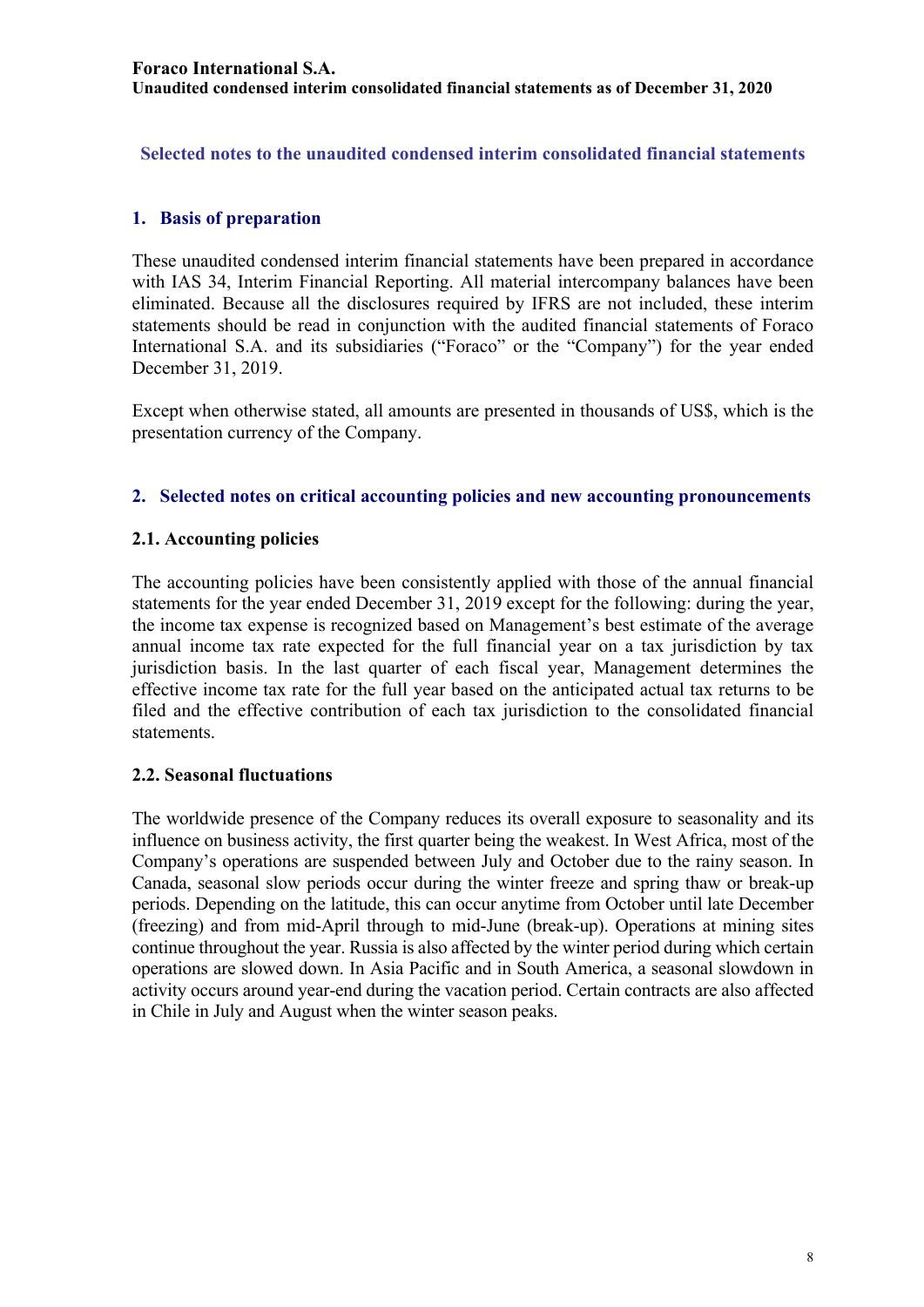#### **Foraco International S.A. Unaudited condensed interim consolidated financial statements as of December 31, 2020**

# **2.3. Going concern**

After a stand-by period due to the Covid-19 pandemic which slowed down the activity in the first part of 2020, growth resumed during the second part of the year. The fiscal year 2020 revenue exceeded that of fiscal year 2019. Key profitability indicators also improved yearon-year.

On this basis, taking into consideration the market for commodities supported by the demand from the global energy transition and for water management, the Company believes that it will have adequate financial resources to continue in operation for a period of at least twelve months.

As at December 31, 2020, the Company met its financial covenants.

# **2.4. Impairment testing**

As at December 31, 2020, the Company performed impairment tests at the level of each geographic region using the carrying value of the Company's long-lived assets based on the expected discounted cash flows method. Based on the internal forecasts and projections made, the expected discounted future cash flows exceeded each of the long-lived asset's carrying amount for each geographic region and accordingly no impairment was recognized as at December 31, 2020.

# **2.5. Deferred tax valuation allowance**

The Company's policy is to recognize deferred tax assets only when they can be recovered within a reasonable timeframe. As a general rule, the Company recognizes deferred tax assets only when they can be used against taxable profit generally within five years or when available tax opportunities exist. On this basis, the Company has adopted a partial recognition based approach and has recorded certain valuation allowances.

#### **2.6. New accounting pronouncements**

The consolidated interim financial statements have been prepared using the same accounting policies and methods of evaluation as in the December 31, 2019 annual financial statements.

#### *Standards, amendments and interpretations to existing standards that were adopted by the Company during the period*

- Update of references to the Conceptual Framework
- Amendment to IAS 1 and IAS 8 "Definition of Material"
- Amendments to IFRS 9, IAS 39 and IFRS 7 "Interest Rate Benchmark Reform"
- Amendments to IFRS 3 "Revision of the Definition of a Business"
- Amendments to IFRS 16

Annual improvements to IFRS include: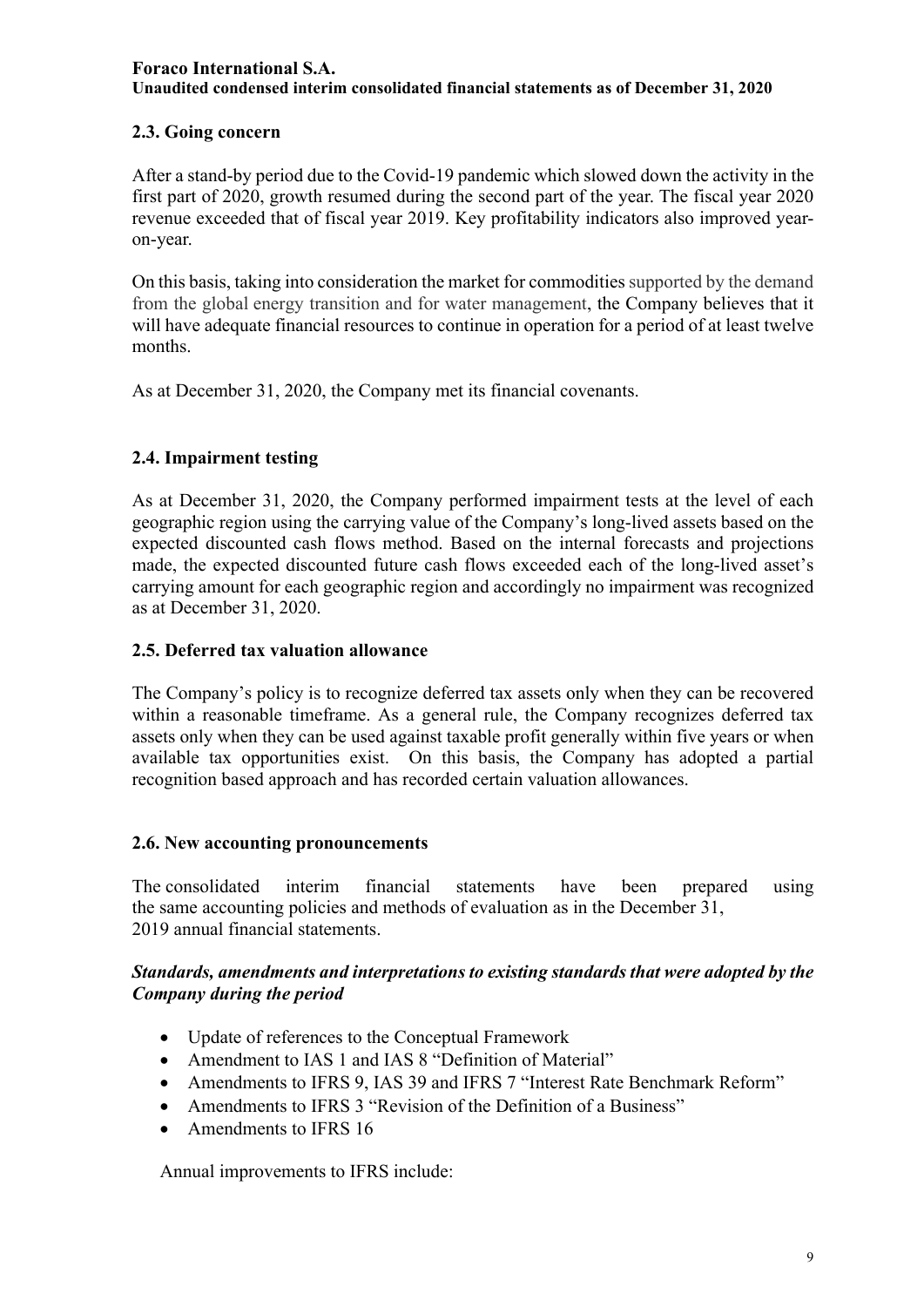**Unaudited condensed interim consolidated financial statements as of December 31, 2020** 

- IFRS 3 "Business Combinations"
- IFRS 11 "Joint Arrangements"
- IAS 12 "Income Taxes"
- IAS 23 "Borrowing Costs"

The application of these standards, amendments and improvements has not had any material impact on the consolidated financial statements of the Company.

*Standards, amendments and interpretations to existing standards that are applicable by anticipation from January 1, 2020.* 

# **3. Financial risk management**

The Company is exposed to a variety of financial risks through its activity, including: liquidity risk, currency risk, cash transfer restriction, interest rate / re-investment risk, financial counter-party risk and credit risk.

A significant portion of the cash flows of the Company are denominated in Canadian Dollars, Euros, Australian Dollars, Brazilian Real, Chilean Pesos, Russian Rubbles and US Dollars. The financial performance and position as reported in US\$ are dependent on the fluctuations of the US\$ against the other mentioned currencies of the Group.

The variation in exchange rates between December 31, 2019 and December 31, 2020 significantly impacted certain line items of the balance sheet, including:

- A reduction in Goodwill amounting to US\$ 6,454 thousand
- A reduction in Equity amounting to US\$ 23,891 thousand
- An increase in Financial Debt amounting to US\$ 15,110 thousand.

# **4. Segment information**

The long-standing presence of the Company in the water segment enabled it to develop unique applications for the mining sector. These applications which require the use of certain specific assets and which now represent a growing part of the Company's revenue led the chief operating decision makers to assess the performance of these activities separately from the mining sector. These activities which include the mining dewatering are now classified in the water segment. The historical figures presented in the table above have been restated to present comparative data in a homogeneous manner.

The business segment information for the three-month periods ended December 31, 2020 and December 31, 2019 is as follows: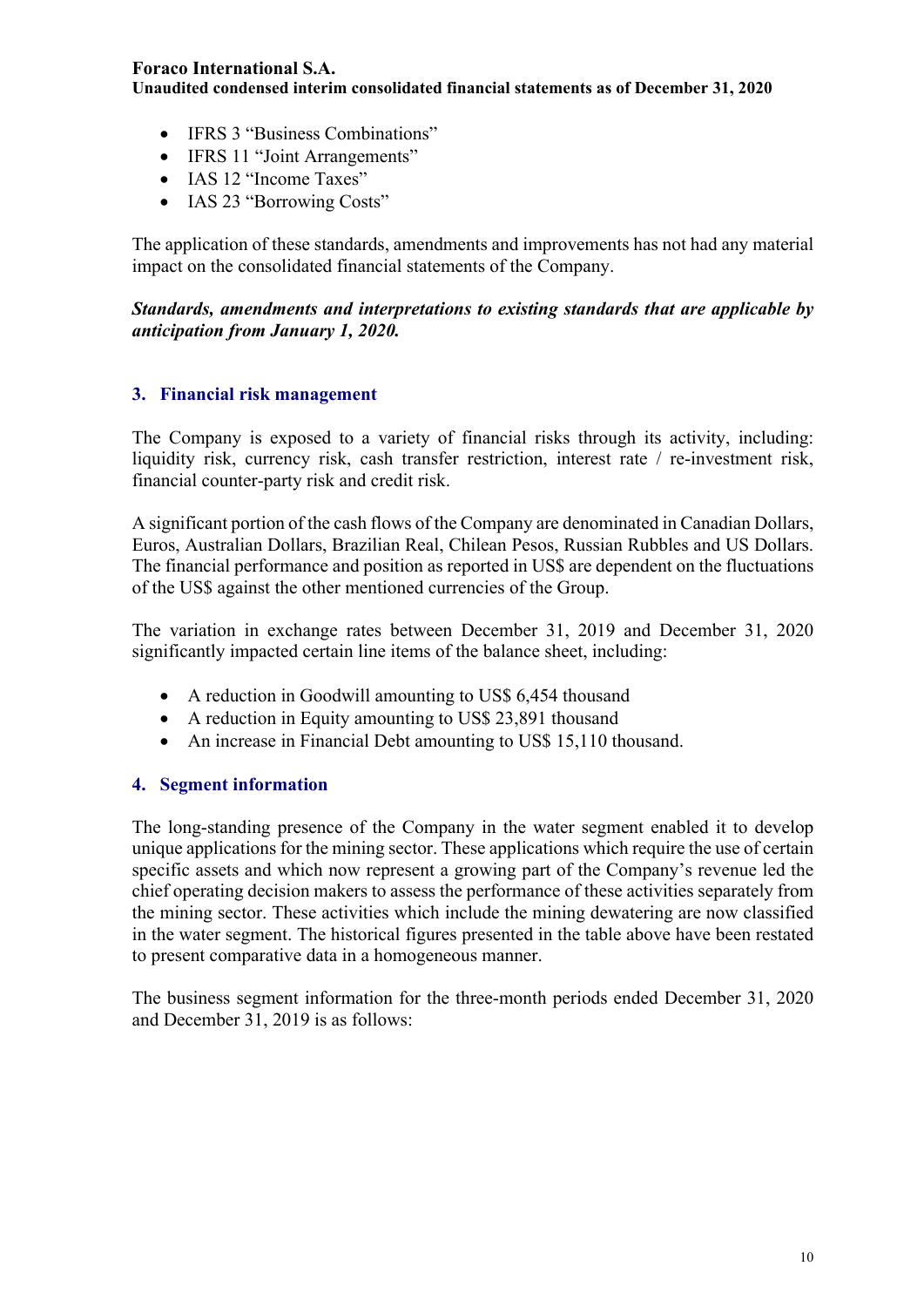| Unaudited condensed interim consolidated financial statements as of December 31, 2020 |  |
|---------------------------------------------------------------------------------------|--|
|---------------------------------------------------------------------------------------|--|

|                                       | Mining       |        | Water        |       | Group        |         |
|---------------------------------------|--------------|--------|--------------|-------|--------------|---------|
| Three-month period ended              | December 31, |        | December 31, |       | December 31. |         |
|                                       | 2020         | 2019   | 2020         | 2019  | 2020         | 2019    |
| Revenue                               | 45,007       | 42.411 | 9.170        | 5,968 | 54,177       | 48,379  |
| Gross profit / $(\text{loss})$        | 7,406        | 8,118  | 1,557        | 802   | 8,963        | 8,920   |
| Operating profit $/$ (loss)           | 2,765        | 3,422  | 612          | 162   | 3,377        | 3,584   |
| Finance costs                         | n/a          | n/a    | n/a          | n/a   | (2,217)      | (2,128) |
| Profit / (Loss) before income tax     | n/a          | n/a    | n/a          | n/a   | 1.160        | 1,456   |
| Income tax profit $/$ (expense)       | n/a          | n/a    | n/a          | n/a   | 900          | 813     |
| <b>Profit</b> / (Loss) for the period | n/a          | n/a    | n/a          | n/a   | 2.060        | 2,269   |

The business segment information for the year ended December 31, 2020 and December 31, 2019 is as follows:

|                                       | Mining       |         | Water        |        | <b>Group</b> |          |
|---------------------------------------|--------------|---------|--------------|--------|--------------|----------|
| <b>Year ended</b>                     | December 31, |         | December 31, |        | December 31, |          |
|                                       | 2020         | 2019    | 2020         | 2019   | 2020         | 2019     |
| Revenue                               | 169,305      | 185,325 | 37,817       | 20.119 | 207,122      | 205,444  |
| Gross profit / (loss)                 | 29.347       | 28,774  | 8.878        | 3,327  | 38,225       | 32,100   |
| Operating profit $/$ (loss)           | 12,122       | 9,711   | 5,063        | 1,241  | 17,185       | 10,952   |
| Finance costs                         | n/a          | n/a     | n/a          | n/a    | (8,663)      | (8, 455) |
| Profit / (Loss) before income tax     | n/a          | n/a     | n/a          | n/a    | 8.522        | 2,497    |
| Income tax profit $/(expense)$        | n/a          | n/a     | n/a          | n/a    | (1,003)      | 135      |
| <b>Profit</b> / (Loss) for the period | n/a          | n/a     | n/a          | n/a    | 7.519        | 2.632    |

The following is a summary of sales to external customers by geographic area for the threemonth periods ended December 31, 2020 and December 31, 2019:

| Three-month period ended       | <b>December 31, 2020</b> | <b>December 31, 2019</b> |
|--------------------------------|--------------------------|--------------------------|
| Europe, Middle East and Africa | 18,228                   | 12,931                   |
| South America                  | 9.099                    | 10,145                   |
| North America                  | 17,294                   | 16,245                   |
| Asia Pacific                   | 9.556                    | 9.058                    |
| Net sales                      | 54,177                   | 48,379                   |

The following is a summary of sales to external customers by geographic area for the year ended December 31, 2020 and December 31, 2019:

| <b>Year ended</b>              | <b>December 31, 2020</b> | <b>December 31, 2019</b> |
|--------------------------------|--------------------------|--------------------------|
| Europe, Middle East and Africa | 68,209                   | 52,386                   |
| South America                  | 33,130                   | 46,404                   |
| North America                  | 67,563                   | 70,499                   |
| Asia Pacific                   | 38,220                   | 36,155                   |
| <b>Net sales</b>               | 207,122                  | 205,444                  |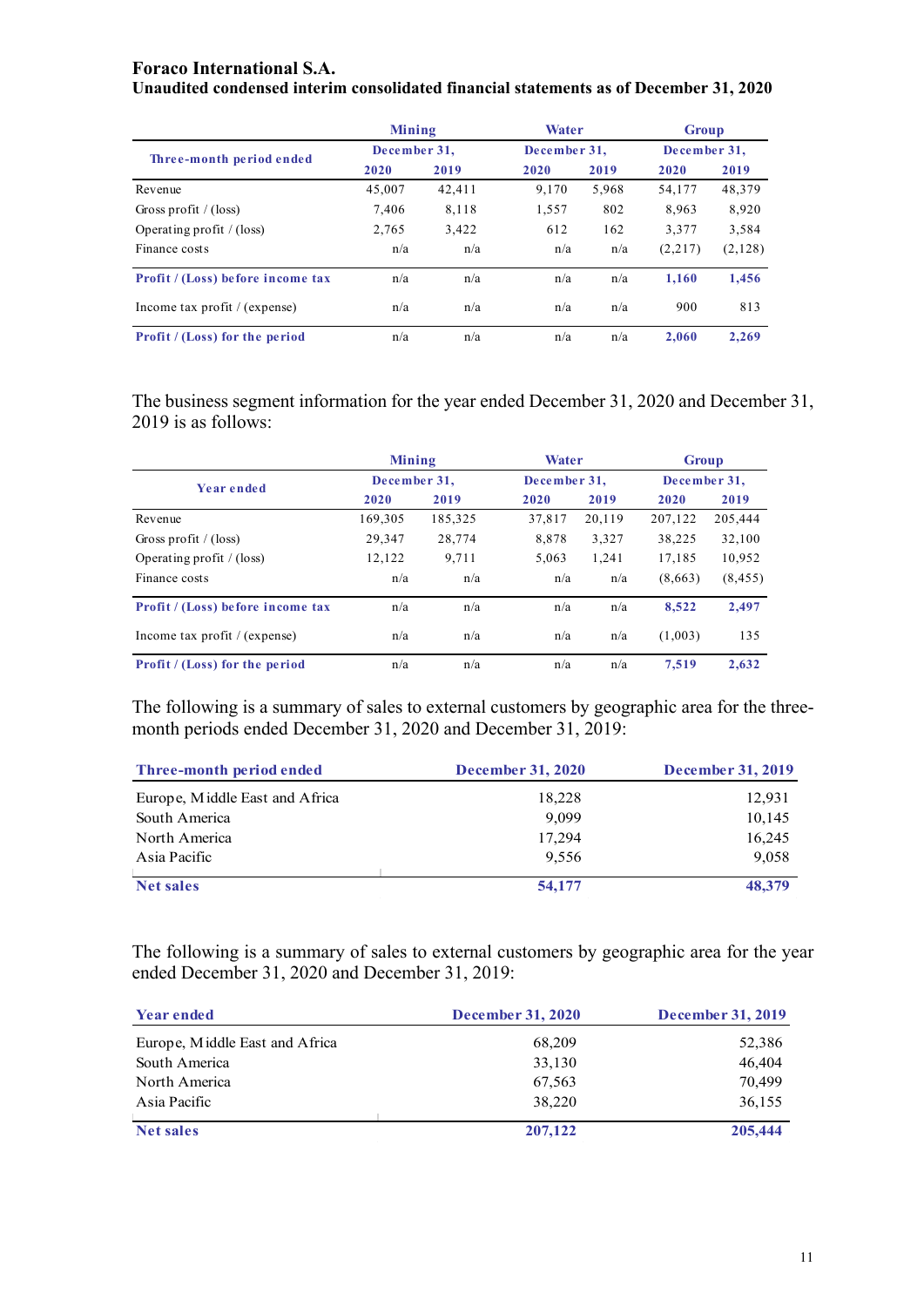**Unaudited condensed interim consolidated financial statements as of December 31, 2020** 

# **5. Property, plant and equipment**

Property, plant and equipment (PP&E) consists of the following:

|                                     | <b>Land &amp;</b><br><b>Buildings</b> | <b>Drilling</b><br>equipment<br>& tools | <b>Automotive</b><br>equipment | <b>Office</b><br>furniture $\&$<br>other<br>equipment | <b>Rights of</b><br><b>use</b> | <b>Total</b> |
|-------------------------------------|---------------------------------------|-----------------------------------------|--------------------------------|-------------------------------------------------------|--------------------------------|--------------|
|                                     |                                       |                                         |                                |                                                       |                                |              |
| <b>Year ended December 31, 2019</b> |                                       |                                         |                                |                                                       |                                |              |
| Opening net book amount             | 1,790                                 | 27,926                                  | 1,817                          | 286                                                   |                                | 31,821       |
| First-time adoption of IFRS 16      |                                       |                                         |                                |                                                       | 4,389                          | 4,389        |
| Additions                           | 13                                    | 12,862                                  | 898                            | 260                                                   | 861                            | 14,894       |
| Exchange differences                | 10                                    | 2,555                                   | 47                             | 1                                                     | (9)                            | 2,604        |
| Disposals or retirements            |                                       | (379)                                   | (17)                           |                                                       |                                | (396)        |
| Depreciation expense                | (173)                                 | (15,802)                                | (931)                          | (142)                                                 | (1,065)                        | (18, 113)    |
| <b>Closing net book value</b>       | 1,640                                 | 27,162                                  | 1,814                          | 405                                                   | 4,176                          | 35,197       |
| Period ended December 31, 2020      |                                       |                                         |                                |                                                       |                                |              |
| Opening net book amount             | 1,640                                 | 27,162                                  | 1,814                          | 405                                                   | 4,176                          | 35,197       |
| Additions                           | 193                                   | 11,343                                  | 1,915                          | 153                                                   | 1,955                          | 15,559       |
| Exchange differences                | 88                                    | 1,547                                   | 96                             | (41)                                                  | 467                            | 2,157        |
| Disposals or retirements            |                                       | (303)                                   | (38)                           | $\overline{\phantom{a}}$                              |                                | (341)        |
| Depreciation expense                | (118)                                 | (14,323)                                | (685)                          | (169)                                                 | (1,187)                        | (16, 482)    |
| <b>Closing net book value</b>       | 1,803                                 | 25,426                                  | 3,102                          | 348                                                   | 5,411                          | 36,090       |

The PP&E depreciation expense and the intangible asset amortization expense have been charged to the income statement as follows:

| <b>Period ended</b>                                           | December 31,<br>2020 | December 31,<br>2019 |
|---------------------------------------------------------------|----------------------|----------------------|
| Cost of sales<br>Selling, general and administrative expenses | 15,650<br>1.023      | 17,527<br>592        |
| <b>Total depreciation and amortization</b>                    | 16,673               | 18,119               |

#### **6. Goodwill**

Goodwill can be analyzed as follows:

|                                                                | December 31,<br>2020 | December 31,<br>2019 |  |
|----------------------------------------------------------------|----------------------|----------------------|--|
| <b>Goodwill at beginning of period</b><br>Exchange differences | 75,936<br>(6, 454)   | 78,229<br>(2,293)    |  |
| Goodwill at end of the period                                  | 69,482               | 75,936               |  |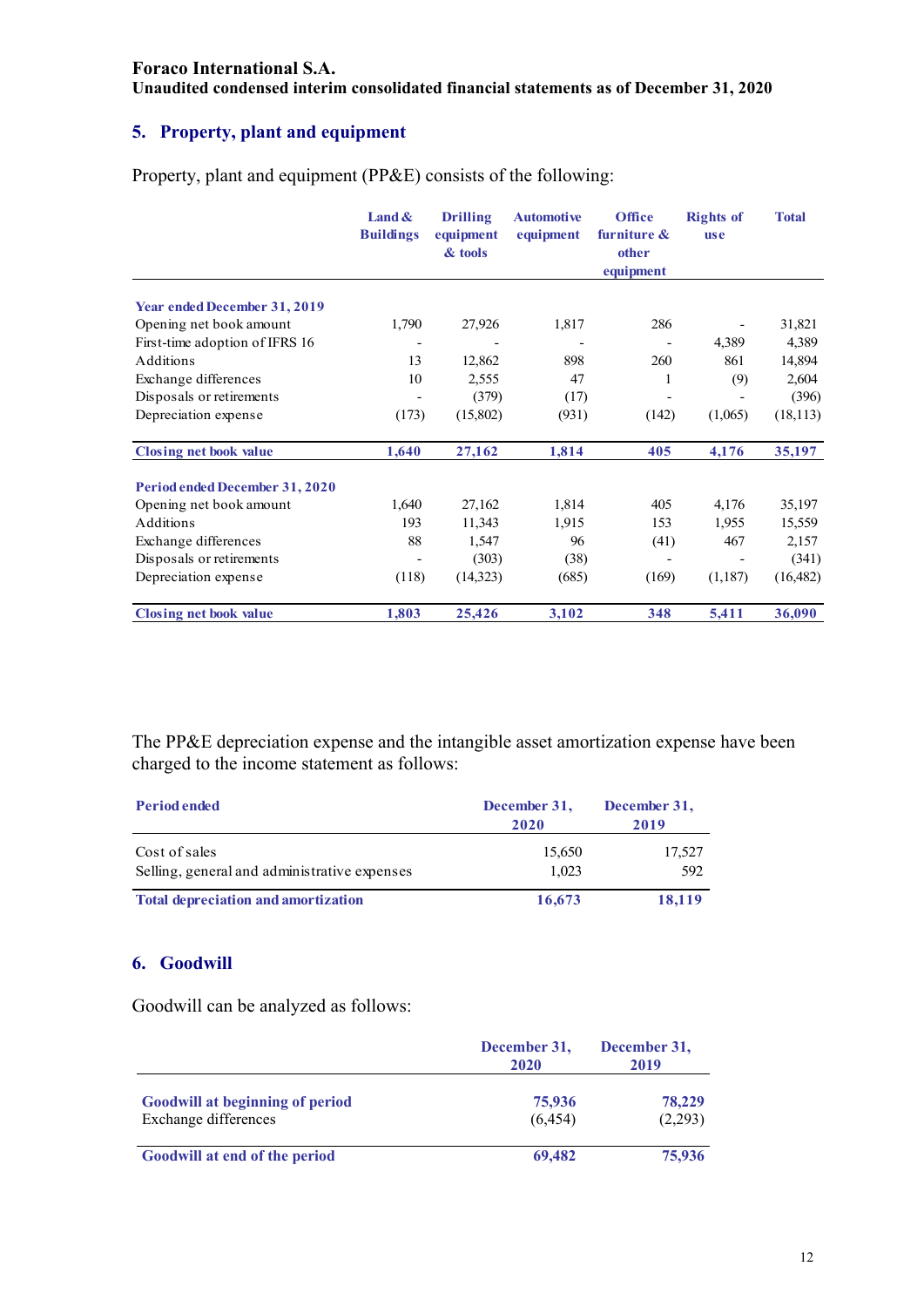#### **Foraco International S.A. Unaudited condensed interim consolidated financial statements as of December 31, 2020**

Goodwill is denominated in the functional currency of its primary economic environment and is allocated to the following geographic regions: South America (US\$ 46.9 million), North America (US\$ 8.9 million), Asia Pacific (US\$ 7.8 million) and Europe, Middle East and Africa (US\$ 5.8 million).

The significant variations in currency exchange rates during the period resulted in the recognition of unfavorable exchange rates differences mainly in South America (US\$ 7.8 million for FY 2020).

#### **7. Inventories**

Inventories break down as follows:

|                                                                | December 31,<br>2020 | December 31,<br>2019 |
|----------------------------------------------------------------|----------------------|----------------------|
| Spare parts and consumables, gross<br>Less inventory allowance | 31,387               | 32,873               |
| <b>Inventories</b> , net                                       | 31,387               | 32,873               |

The Company continually assesses spare parts and consumables and writes off obsolete inventories as soon as they are identified.

# **8. Financial debt and lease obligations**

As at December 31, 2020, the maturity of financial debt can be analyzed as presented in the table below:

|                       | <b>December 31, 2020</b> |
|-----------------------|--------------------------|
| Credit lines          | 1,299                    |
| Long-term debt        |                          |
| Within one year       | 1,837                    |
| Between 1 and 2 years | 153,126                  |
| Between 2 and 3 years | 752                      |
| Between 3 and 4 years | 116                      |
| Between 4 and 5 years |                          |
| Total                 | 157,130                  |

The borrowing above is mainly denominated in Euros.

As part of the implementation of IFRS 16, the Company recognized lease obligations amounting to US\$ 4,389 thousand as at January  $1<sup>st</sup>$ , 2019. As at December 31, 2020, the corresponding amount is US\$ 5,482 thousand.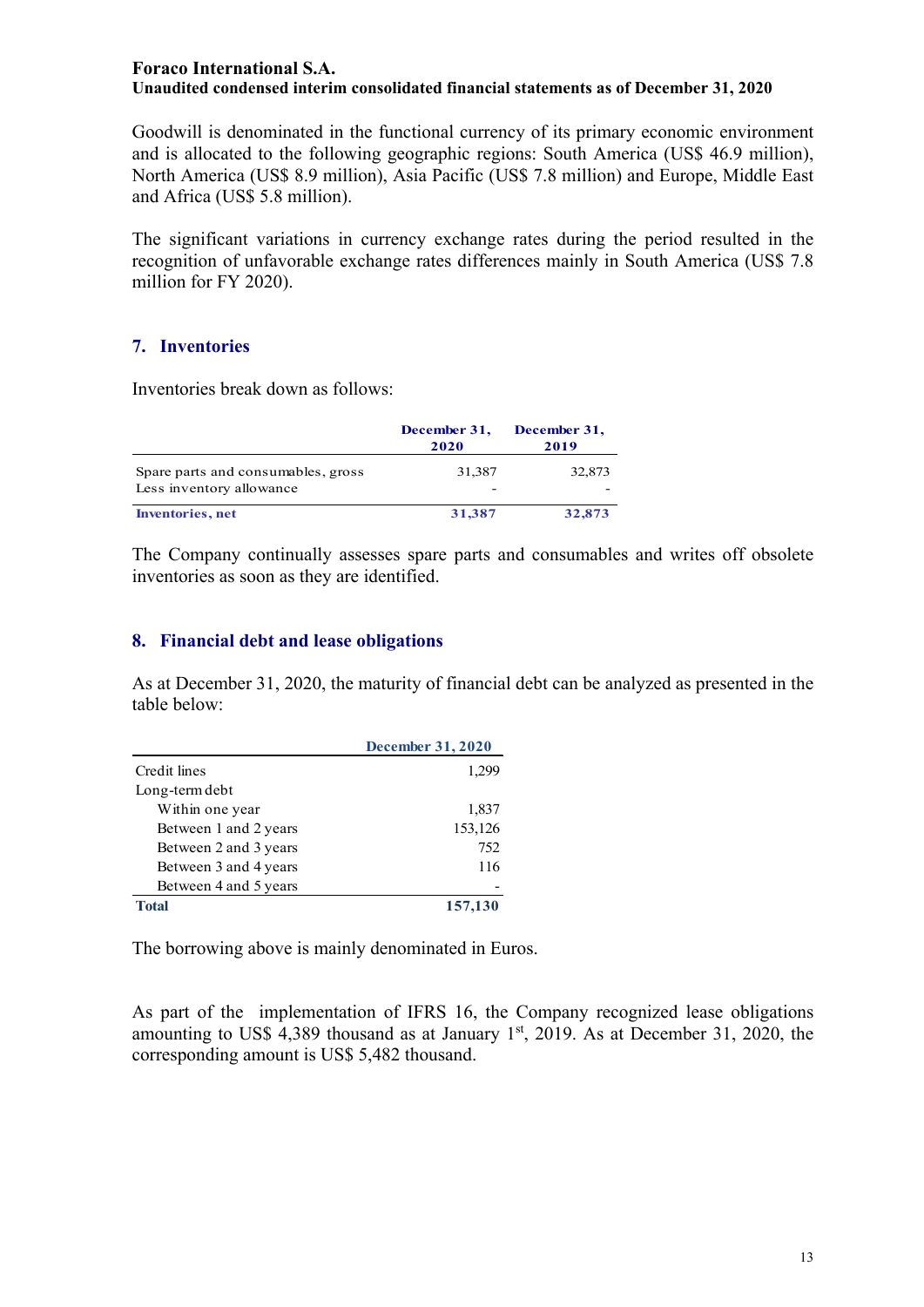**Unaudited condensed interim consolidated financial statements as of December 31, 2020** 

#### **9. Provisions**

Provisions comprise the following elements:

|                                          | <b>Pension and</b><br>retirement<br><b>indemnities</b> | <b>Provision</b><br>for tax<br>uncertainty | <b>Claims</b> | <b>Total</b> |
|------------------------------------------|--------------------------------------------------------|--------------------------------------------|---------------|--------------|
| As at January 1, 2020                    | 406                                                    | ۰                                          | 327           | 733          |
| Charged to consolidated income statement |                                                        |                                            |               |              |
| - Addition to provisions                 | 83                                                     | $\overline{\phantom{0}}$                   |               | 83           |
| - Used amounts reversed                  |                                                        |                                            | (165)         | (165)        |
| - Unused amouts reversed                 |                                                        | $\overline{\phantom{0}}$                   |               |              |
| - Exchange differences                   | 29                                                     |                                            | (14)          | 15           |
| As at December 31, 2020                  | 518                                                    |                                            | 148           | 666          |

A certain number of claims have been filed by former employees of the Brazilian subsidiary. These claims may result in a cash outflow for the Company. Given the uncertainty surrounding such claims, an amount payable of US\$ 148 thousand has been provided for as at December 31, 2020.

The Company operates in various countries and may be subject to tax audits and employee related risks. The Company is currently facing such risks in certain countries. The Company regularly reassesses its exposure and accounts for provisions accordingly.

#### **10. Share capital and change in equity**

#### **Number of shares outstanding**

As at December 31, 2020, the total common shares of the Company are distributed as follows:

|                                                                                                                                                      | Number of shares        |
|------------------------------------------------------------------------------------------------------------------------------------------------------|-------------------------|
| Common shares held directly or indirectly by principal shareholders<br>Common shares held directly or indirectly by individuals in their capacity as | 37,594,498              |
| members of the Board of Directors                                                                                                                    | 1,164,754               |
| Common shares held by the Company<br>Common shares held by the public                                                                                | 298,209<br>50,894,337   |
| Total shares issued and outstanding                                                                                                                  | 89,951,798              |
| Common shares held by the Company<br>Total common shares issued and outstanding                                                                      | (298,209)<br>89,653,589 |

#### **Treasury shares**

The Company filed a notice on June 17, 2020, in respect of an additional NCIB with the TSX. The Company was entitled to purchase up to 1,000,000 additional common shares. As at December 31, 2020, the Company purchased 256,440 of its own shares at an average purchase price of Can\$ 0.49.

As at December 31, 2020, the Company owns 298,209 of its own shares (74,769 as at December 31, 2019).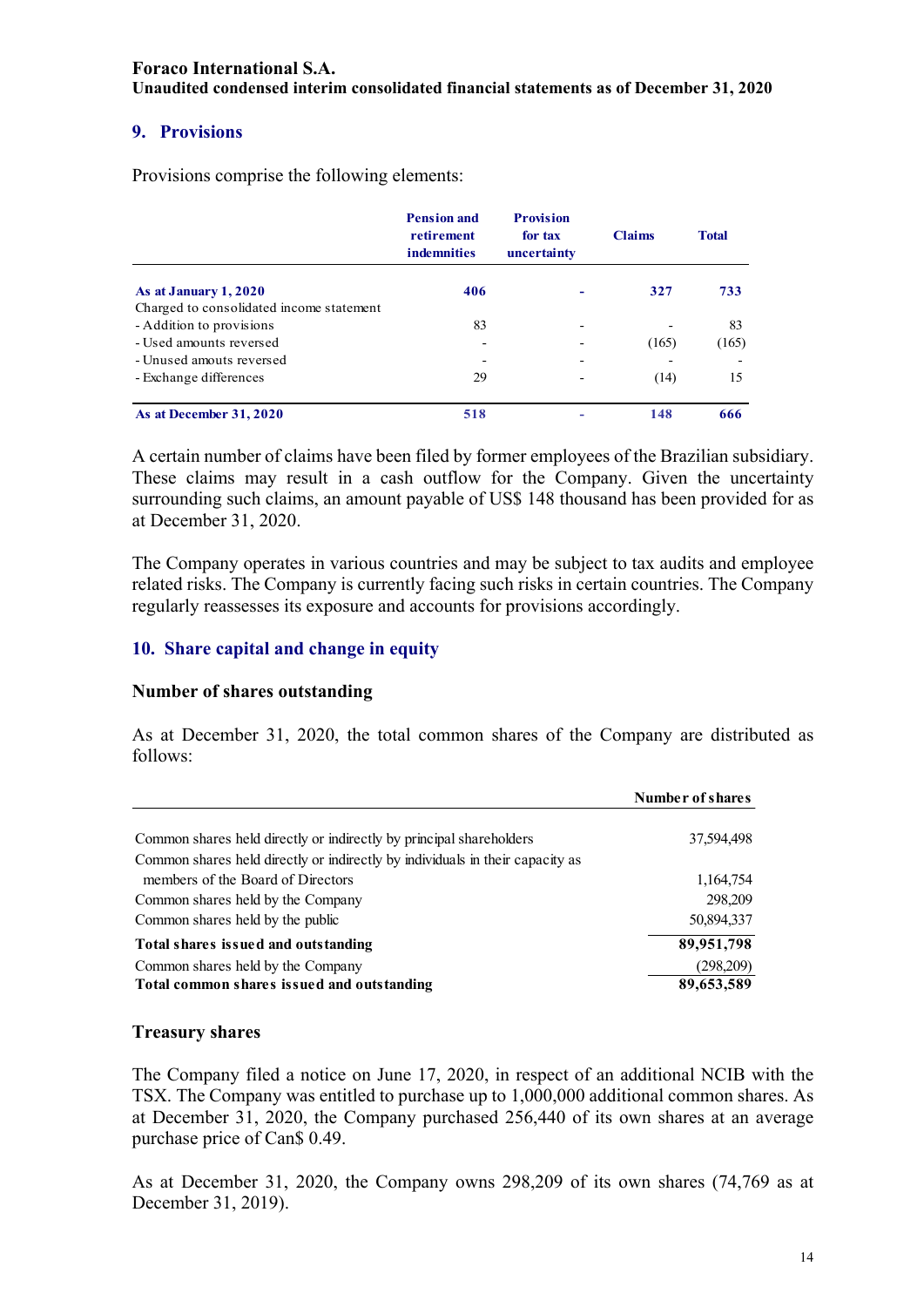# **Foraco International S.A. Unaudited condensed interim consolidated financial statements as of December 31, 2020**

The common shares held by the Company can be used for potential future free share plans, bonus schemes and for other general purposes.

# **11. Expenses by nature**

Operating expenses / (income), net by nature are as follows:

|                                                         | Three-month period ended<br>December 31, |           | <b>Year ended</b><br>December 31, |            |
|---------------------------------------------------------|------------------------------------------|-----------|-----------------------------------|------------|
|                                                         | 2020                                     | 2019      | 2020                              | 2019       |
| Depreciation and amortization                           | (4,409)                                  | (4,601)   | (16, 673)                         | (18, 119)  |
| Accruals increases / (reversals)                        | (317)                                    | 72        | (428)                             | 69         |
| Raw materials, consumables used and<br>external charges | (23, 526)                                | (21,098)  | (95, 122)                         | (94, 779)  |
| Employee benefit expense                                | (22,090)                                 | (19,018)  | (75,990)                          | (79,624)   |
| Taxes other than on income                              | (293)                                    | (79)      | (1, 493)                          | (1,322)    |
| Other operating (expenses) / profit, net                | (166)                                    | (71)      | (231)                             | (717)      |
| <b>Total operating expenses</b>                         | (50, 801)                                | (44, 795) | (189.937)                         | (194, 492) |

The US\$ 2.0 million net profit corresponding to the successful conclusion of a contract recognized in the second quarter of 2020 has been allocated to the related expenses for the purpose of the table above.

Share-based compensation expenses recognized within Employee benefit expense for the year ended December 31, 2020 amount to US\$ 195 thousand (US\$ 180 thousand in 2019).

# **12. Income tax expense**

During the year ended December 31, 2020, the Company recognized an income tax expenses amounting to US\$ 1,003 thousand, corresponding mainly to the tax payable in countries where no losses carried forward are available.

# **13. Commitments and contingencies**

Guarantees given are as follows:

|                            | December 31, | December 31, |
|----------------------------|--------------|--------------|
|                            | 2020         | 2019         |
| Bid bonds                  | 243          | 530          |
| Advance payment guarantees | 5,337        | 3,537        |
| Performance guarantees     | 2,052        | 2,091        |
| Retention guarantees       | 299          | 181          |
| Financial guarantees       | 170          | 155          |
| <b>Total</b>               | 8,101        | 6.494        |

The Company benefits from a corporate contract guarantee line confirmed until May 2022 of €12.7 million (US\$ 15.6 million) of which  $64.2$  million (US\$ 5.0million) was used as at December 31, 2020.